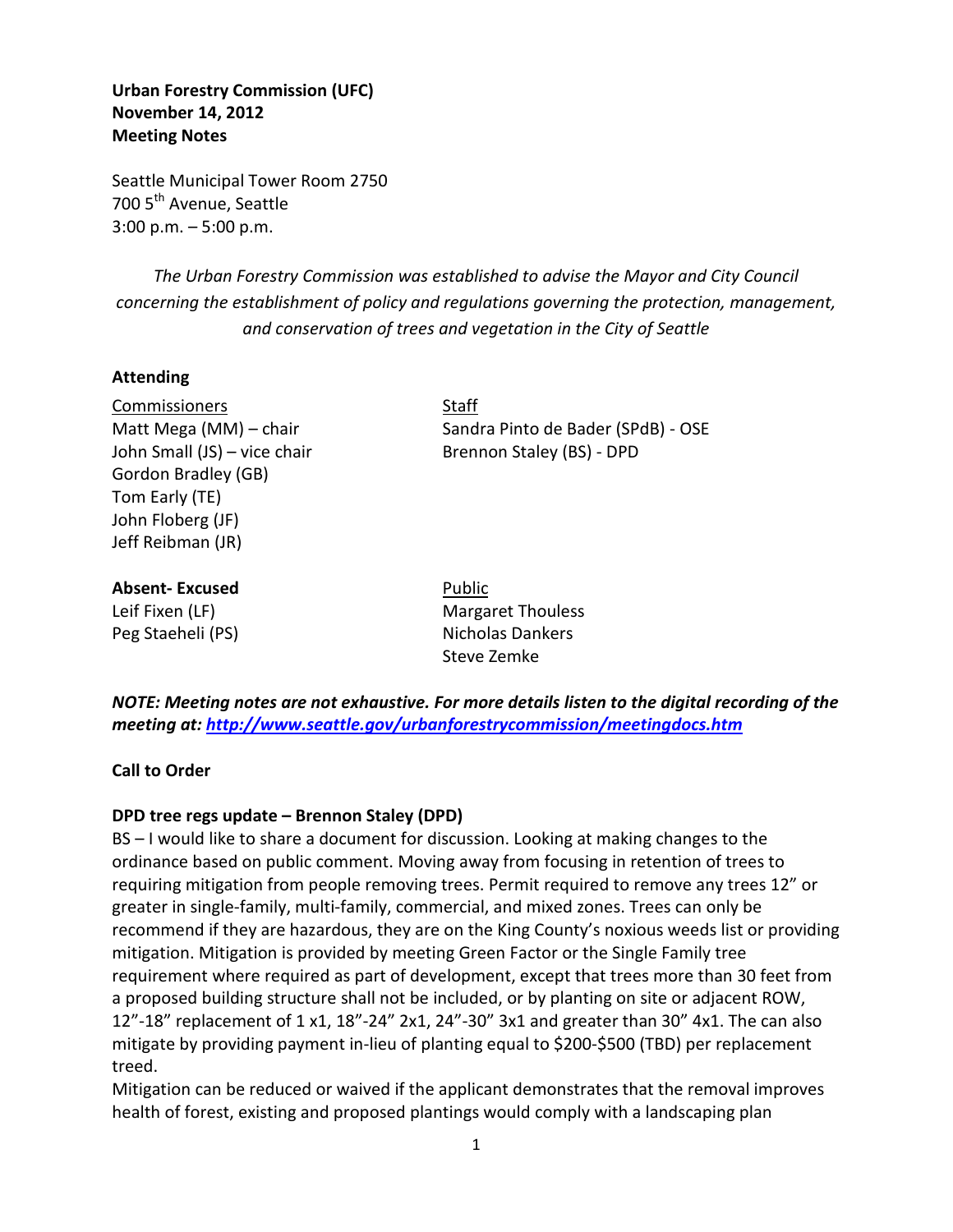approved as part of previous building or grading permit; or existing and proposed plantings would at the time of planting result in a canopy cover of 40% for SF zones, 25% for multi-family zones, or 20% for commercial or mixed zones. Protections of groves will be revisited as part of ECA update.

Online permit with the option to send it in paper. Permit would be required before removal unless there is an emergency situation. The permit would be required within 3 business days after the emergency removal. ECA removal would be sent to the website describing the ECA process. Permit would likely be \$60 - \$120 for the first tree and more for additional trees (does not include inspecting of tree planting).

Enforcement – property owners removing trees without a permit would be required to get a retroactive permit at twice the regular permit fee and provide twice the mitigation that would normally be required. Failure to get a retroactive permit within 30 days will result in \$100/day fines.

This is consistent with the concept the UFC has been talking about. The only major thing is trying to figure out a way to get a permit that meets our needs but it's also efficient so that people are more likely to get permits. It's important that people feel the permit is doable by residents.

If there are too many requirements for people to get a permit (bring in professional to produce a site plan, etc) then people are less likely to get a permit. The most challenging piece is the inspection piece. To require people to get a permit and require an inspection before the permit is finalized would require much more staff time and would become more expensive.

The fee in lieu cost is going to be a challenging question. Right now there is a variety of places where we could want to use that money: GSP, ROW, Trees for Neighborhoods, etc. Establishment in ROW is \$500 total, T4N = \$100, GSP is a very different situation. The cost is not about putting trees in the ground but removal of invasives over time. Setting a payment in lieu… we can't say that we are getting the same number of trees that are being removed, but also set it low enough so that people are willing to pay (what's the break point that would make the program work – if it's too high, people will rather plant a tree themselves and then let it die, or try to skirt the rules entirely). Replacement cost outside of development will be different than during development.

The real issue is getting feedback on how to balance the permit so it's not so burdensome that it's ignored. How much mitigation can we reasonably expect from people, and then where the fee in lieu should end up at?

Timetable, trying to get something to Council in Q1 2013. Street tree Ordinance is being held. Wanting to put something out to the public in December and January, Mayor in February, and Council in March. To do this before election time.

JR – like the direction this is headed. Have questions: have planting mitigation program that is substantially different if we were to take point system used under development. For a larger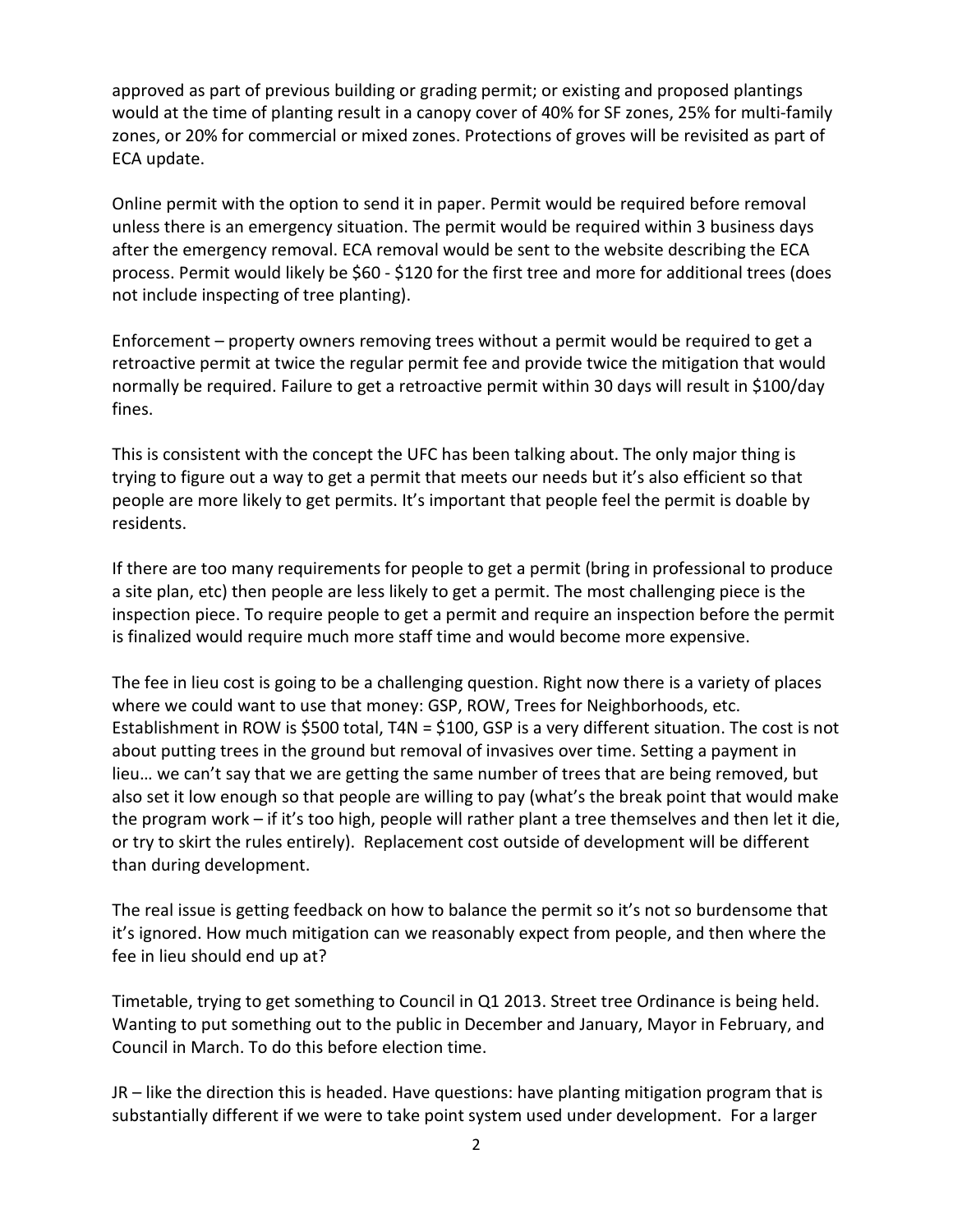tree less mitigation is required. If you are using a retained tree within a planting program, vs. planting trees is somewhere drawing parity. It's a different context, but the idea of trying to establish parity between what's being removed and what's being planted is important. Parity is important in terms of how the system works. Otherwise you create a loophole. In SF there is not vegetation plan maintenance bond. The trees I just planted are no longer protected. People might plant them and then pull them because it's cheaper. Need to make sure there is enough money in the permit fee for a high enough percentage of spot checking so there is a reasonable chance that you are going to get caught.

JF – can the records be public so that other people can be aware. Maybe send a photo of the trees planted so the community can keep track.

JR – people can go online and check to see if the neighbor had a permit to remove.

BS – could make a separate database to keep the photos.

JF – how would you go beyond this property and figure out where the trees were planted.

JR – on the enforcement side, the requirement to provide double the mitigation in a retroactive permit it's effectively doubling the fine. Is that the intent?

JF – does the fee include spot checking?

BS – we are still working on that. It might make the fee go to the higher number.

JF – if trees don't receive irrigation in the summer they die. Is this asking too much? Is it better to go full mitigation? Can we trust home owners to water during the summer?

TE – people that are trying to do the right thing will water the trees. Maybe you can build up the cost and mail them a tree-gator. But it's probably will going to be more of a Tree Ambassador type follow up.

MM – that way the TAs would get involved and provide support. Maybe the spot check is once a year to see if the program is working and build up the data.

TE- I'd still like to see the permit software require information of any tree removed 2" DBH or greater. It would be helpful to input that. Most people are trying to do the right thing.

JF – it would be great if TAs would have enough energy to track tree plantings in their neighborhood.

TE – Another question. Replacement trees required. What's the size?

BS – consistent with new plantings, minimum of 1.5 caliper inches and it would be included in the permit.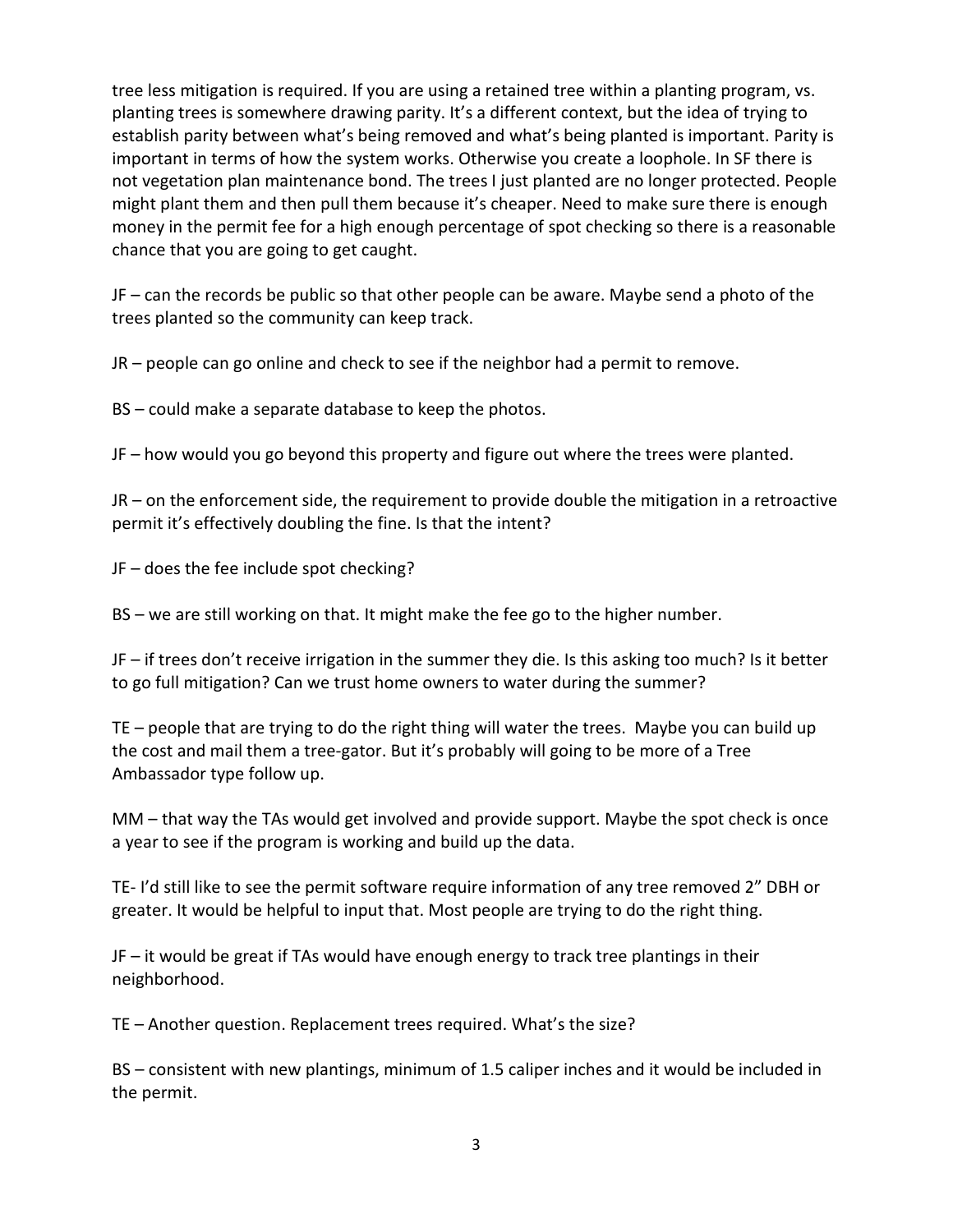TE – maybe provide resources such as TA info. The fee in lieu could go to T4N and TA.

BS – we would figure out the best place to allocate the funds based on programs situations.

JS – some considerations: one reason to have an initial threshold that is low like 2", there are a lot of people that won't know what's going on, if they go to a website to get information, it will help with the St Tree Ordinance. From a citizen's perspective is confusing to have two ordinances. The other benefit of that is if you are asking for small trees to be planted, there needs to be a way to make sure that a mitigation planted tree is not cut when the house gets sold. What would the permitting path look like if we are talking about a tree in the ROW. Does having to work with SDOT and DPD increase cost to homeowner?

BS – planting a street tree is a free SDOT permit.

TE – I would through in, be explicit about requiring photographs and be diligent about that.

JR –after the fact is a tough question. How do we get people the information ahead of time so that they are not discouraged to proceed with the permit once they find out what the requirements will be? He would like to get the information of what was planted.

MM – we would rather do a fee in lieu and not have them have to choose a specific species. Provide info before the process starts.

JS- provide a much lower standard for native species. These trees outperform non-native trees. Standards need to be the same for people in and out of development. The discrepancy is a replacement ratio based on canopy cover, not a point system. The standard could become the lesser of the two.

BS – They are different, but they don't create a huge conflict. Under this proposal there would be no incentive to remove trees prior to development. I don't think there's a conflict because it doesn't encourage bad practices. The purpose of this proposal is to mitigate for the removal of a healthy trees, the other one is to make sure that after development there is a reasonable amount of planting.

JS – concerned about the mitigation waiver when the removal improves the urban forest. The reviewer would determine if this is the fact. Homeowner would have to prove this by hiring a professional to say so, and then reviewer would determine whether this is the case.

GB – this addresses some of the issues brought up before. From a DPD development programs requirement permits what are the challenges to implement this program.

BS – making it not too onerous so that people will actually do it yet you get what you want from the program.

JF – property owners won't report that they didn't get a permit. It's going to be a neighbor reporting them.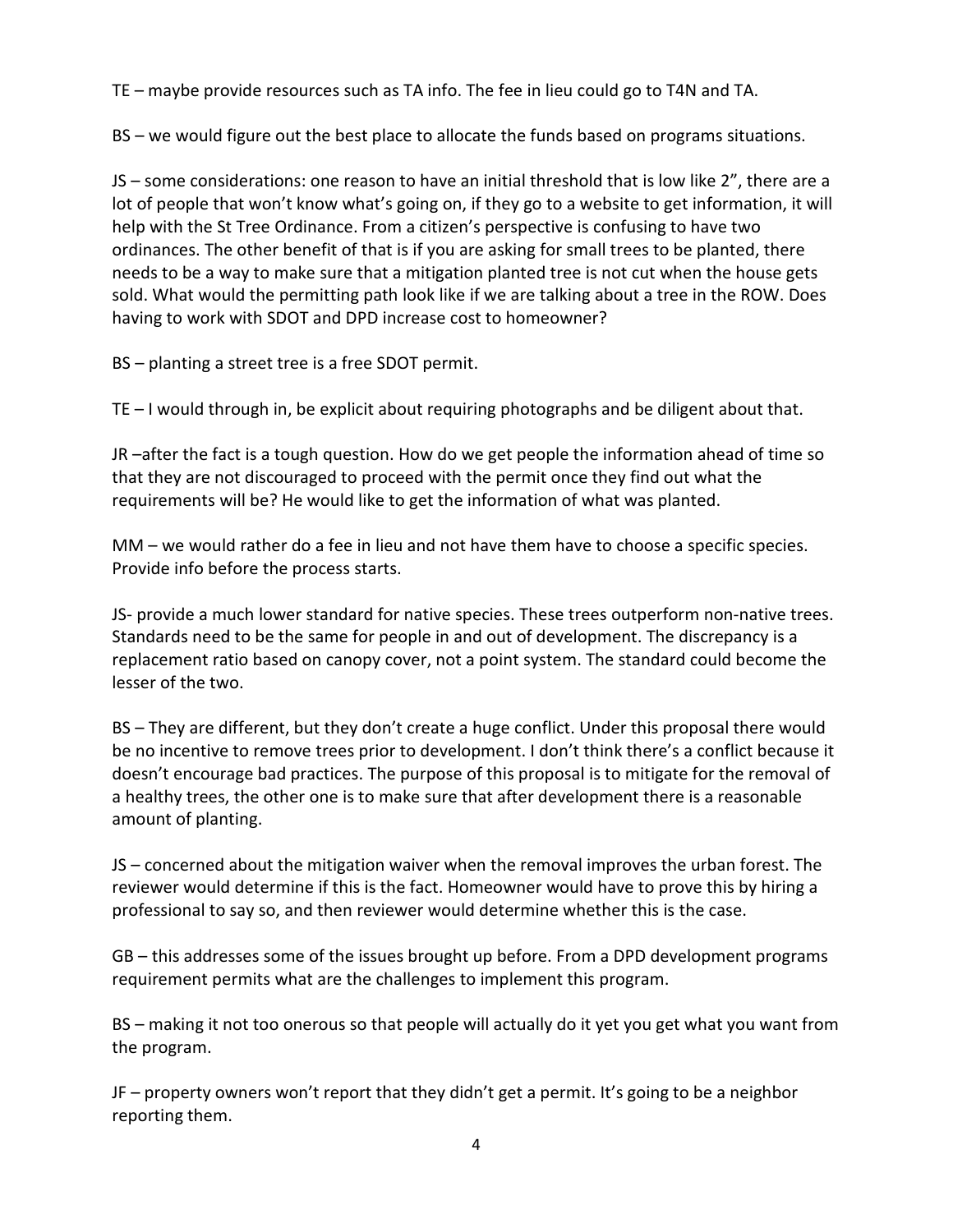TE – will the permit website be able to allow complaints?

BS – we already have a complaints website.

MM – that raises a question. If a homeowner cuts a tree and someone says that their neighbor jut cut a 14" tree, but how is the City going to verify that the removed tree was 14"? Regulations are there to help people who want to do the right thing do it. Those that are not going to report or follow rules are not going to do it anyway. If tree companies record removals could build momentum. There several differences: size threshold, mitigation requirement (per tree or by point), with credits pay a lot more than with trees, we got rid of the bonus for conifers.

JS – the canopy cover is more subjective than the point system.

MM – we have to discuss the issue of the mitigation and fee in lieu. But we still don't know how much people are willing to pay and what's fair.

JS – the canopy cover has nothing to do with the type of lot we are talking about, we are all over the place in Seattle. I favor the point system.

MM – point system would be less onerous than then canopy cover… they wouldn't have to hire an arborist.

BS – could use aerial photo.

JS – if we place value of a healthy tree at \$2,000 we probably won't get the ecosystem value back for at least 10 years.

MM – maybe state the ecosystems value of the tree being removed so that people can become aware.

JF – you want to give people the information so that they can make an informed decision.

GS – in some situations you are up against individual preferences and some people don't want to keep a tree. But we are not there yet with people realizing that trees are part of the community's assets. But people also want to have freedom to do as they please in their property.

TE – let's use this opportunity to make people aware of the ecosystems values of trees.

JR – you have to give people an out but not everyone is going to take it.

BS – from my perspective this conversation is very useful.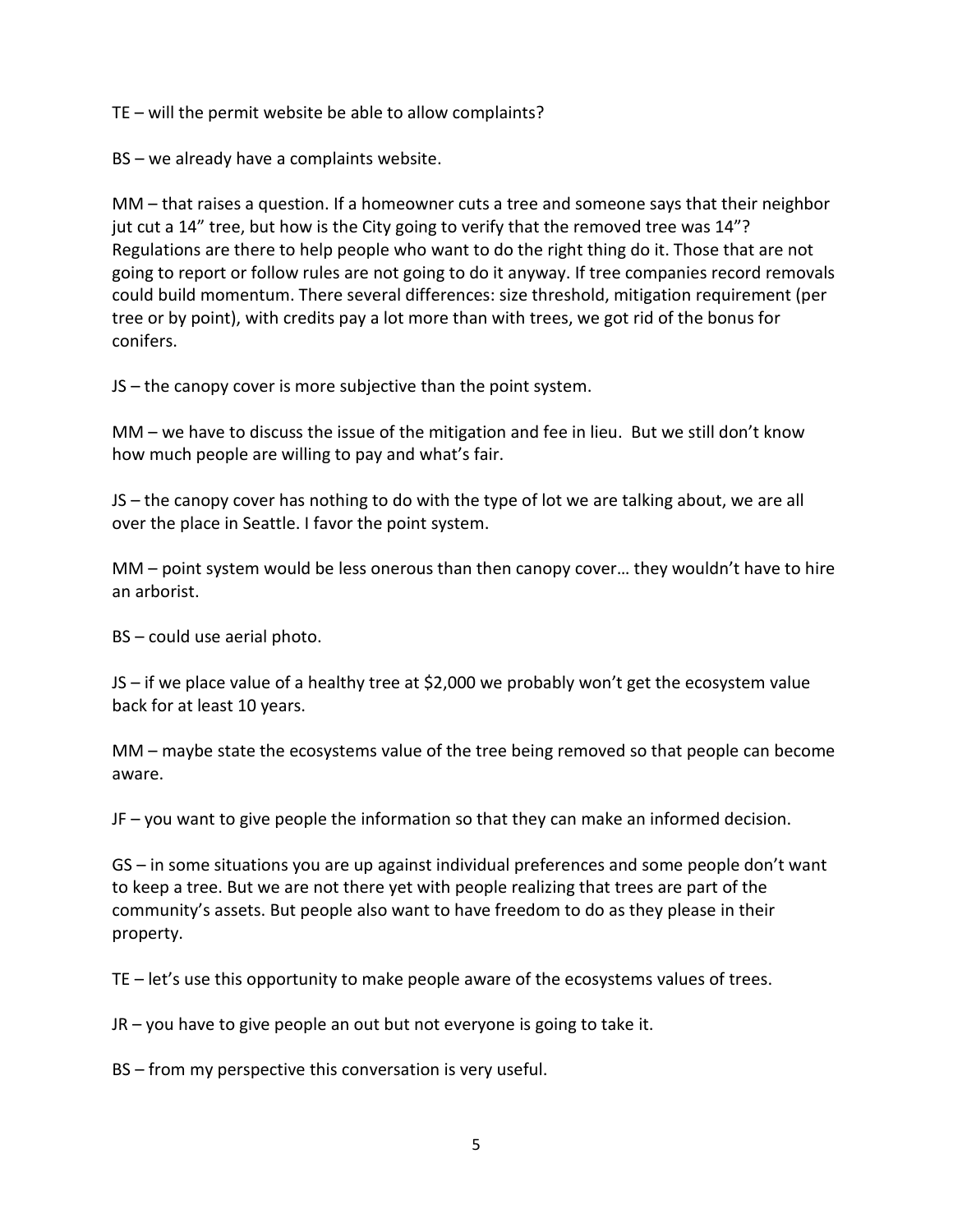JR – this would go public in December, go to SEPA in January, and then go to Council in March. I think we do need to comment.

BS – I can put something public out right after Thanksgiving.

MM – give more credit for planting or retaining conifers.

JR – the development scenario is still part of the ordinance. In order to be subject to the point system what's the threshold -= SF only, new or replaced buildings, it doesn't touch additions or remodels. But it would include requirements for tree removals.

# **UFMP update and DPD tree ordinance recommendation – possible vote**

Probably good idea to wait until DPD has a new version so the UFC can comment.

JS – I'm grappling with us still having a gap between development and non-development situations. I would rather see more consistency there than what DPD will put in.

MM – the threshold will be also something we need to comment on.

JS – Different cities have different thresholds: Redmond is 6", Bellevue is 8", Medina is 10", Kirkland is 6". Seattle's 12" is high based on other ordinances.

JF – how can we resolve the diameter issue?

MM – it's getting down to a matter of what we are willing to accept. We could have a reevaluation of this in 2-3 years. There are many options to go into different directions and how are we going to make sure that's the right one.

GB – different people have different goals. What you are willing to accept and what you want to accomplish will play a role. 6" gives you more to work around bio-diversity. 12" gives you bigger trees. It's a matter of advocating for a particular goal that says something about a healthy and vibrant urban forest.

JF – is there a way to establish the number based on science instead of getting out of a hat.

GB – canopy is a good measure. There are very valuable trees that would disappear if the threshold is 12".

MM – I'm more concerned on what's going to be a successful program.

JF – if our role is to go to the political feasibility of a program, then how do we learn what the public will bear?

MM – maybe we need some sort of poll or a survey.